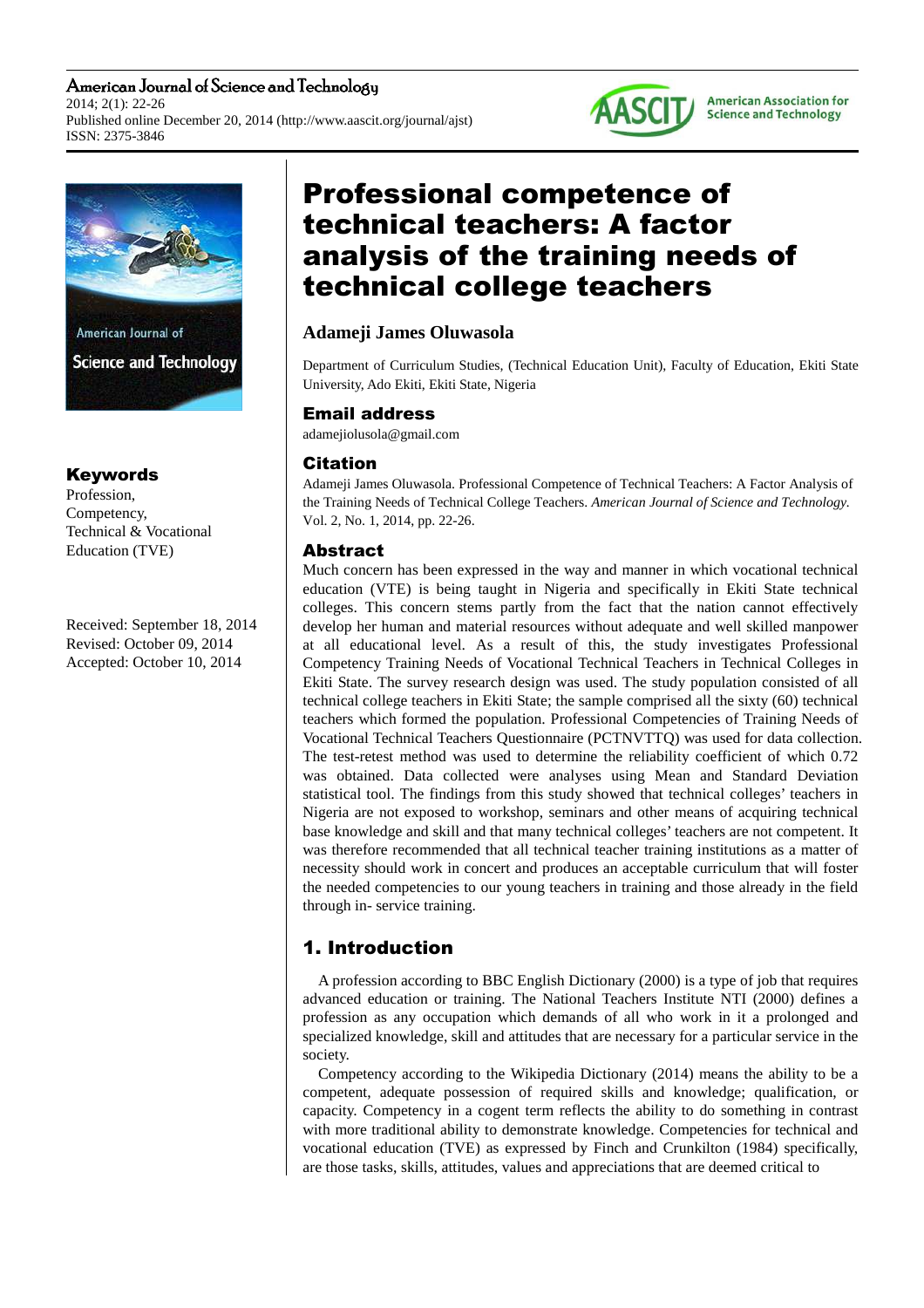success in life and or in earning a living.

The federal Republic of Nigeria FRN (2004) describes technical and vocational education (TVE):

"As a comprehensive term referring to those aspect of educational process. Involving in addition to general education, the study of technologies and related sciences and acquisition of practical skills attitudes, understanding and knowledge related to occupations in various sector of economic and social life. This education was further described by FRN to mean;

- a. an integral part of general education
- b. a mean of preparing for occupation field and effective participation in the world of work.
- c. an aspect of lifelong learning and preparation for responsible citizenship.
- d. an instrument for promoting environmentally sound and sustainable development and
- e. a method of alleviation property.

Therefore, from the above, it can be deduced that the wealth of a nation is proportional to the level of her scientific and technical development. The level of science and technology as nightly painted out by Unameye and Oviawe (2006), is also in turn dependent on the quality of teachers. This view is in line with Lassa (1991) observation that the teacher lays the foundation for technological advancement of a nation and this advancement depends on the quality and efficiency of the teachers. He further maintained that whether technology will solve problems or create problems for men depends on the value appreciation imparted by the teacher.

Vocational Technical teachers are special group of interested teachers who have been variously assisted by technical teachers training programme(TTTP) to acquire manipulative skills in this chosen occupations as well as in general education. These teachers are professionally trained to teach in the various vocational technical education institutions including technical colleges, even the introductory technology at junior secondary schools which is prevocational. Nwachwkwu, Igbo, Onyemachi and Ekong (1999), declared that individual vocational technical teacher is specifically trained for competency in the classroom and laboratory instructions. Therefore, on the success of vocational technical education, teachers must indeed command confidence in the technical content as well as methodology of improving knowledge.

FRN (1981) noted that no education can rise above the quality of its teacher. This means that the success of any educational programme (TVE inclusive) depends largely on the availability of adequate number of professionally competent, committed, efficient, conscientious and highly motivated classroom teachers. Commenting on the quality Olaitan (1996) asserted that there is no substitute to the pursuit of excellence in technical and vocational education in Nigeria.

Despite the assertions of various authorities on TVE, the most disturbing thing about TVE in Ekiti state and Nigeria as a whole since the introduction of 6-3-3-4 system of education some decades ago, evolve on non-realization of the lofty

ideas of people concerning TVE. The poor quality of graduates compelled with high level of unemployment among them are clear indication of non-possession of adequate knowledge and skill that can enable them to take up the available job or establish on their own. This problem has seriously led people to doubt the quality efficiency and professional as well as the education competences of technical teachers participating in producing them.

Hence, this call for need for relevant curricular for the training of professionals in various occupations to meet current labor requirements, it also necessitates that we continuously seek new and better ways of measuring the effectiveness of the teaching learning process, and identification of significant task for developing needed curriculum to train professionals in their various occupations is one of the best ways of meeting the labour market's current requirements and ensuring the effectiveness of teaching and learning process.

According to Odumah (2002) a technical education curriculum is considered relevant if it is tailored to the need and aspirations of the individual vocational and technical teacher. It is adequate if the recipient is capable of effectively passing them on to someone else. The national commission of colleges of education, minimum standard (1990) is for Technical Education teachers and practitioners of technology capable of teaching technical courses in technical colleges, even in the junior secondary school (JSS), as introducing technology teachers and values into the society. The NCCE standard (1990) provide of vocational training and retraining of technical education teachers to love a general knowledge of the occupational areas and to specialize in one area in addition to one aspect of technical drawing towards the end of his training. Considering that the technical education teacher is expected to teach a more comprehensive vocational or technical courses including technical drawing after the training, his competency and effectiveness is inherently questionable (Awolumate 2005) that technical teacher education curriculum is effective and this hinders teacher's effectiveness.

In Nigeria, as in other parts of the world, serious effort to establish and improve systematic teaching of technical education should be intensified in other to meet the prediction level of high demand for both tradesman and higher level of technological man power. It is the teachers that make preparation for the world situations. These academic skills include the competencies needed in contemporary work-place as well as the knowledge and skills valued by academic education measured by state examinations.

Furthermore, as new techniques and knowledge increase in business and industry, technical educations clearly owe it to their students to remain alert and responsive to all significant changes and developments, both in their specific and related occupational fields. This means that technical teacher education curriculum must be based on current reported needs of students. The challenges therefore, is research effort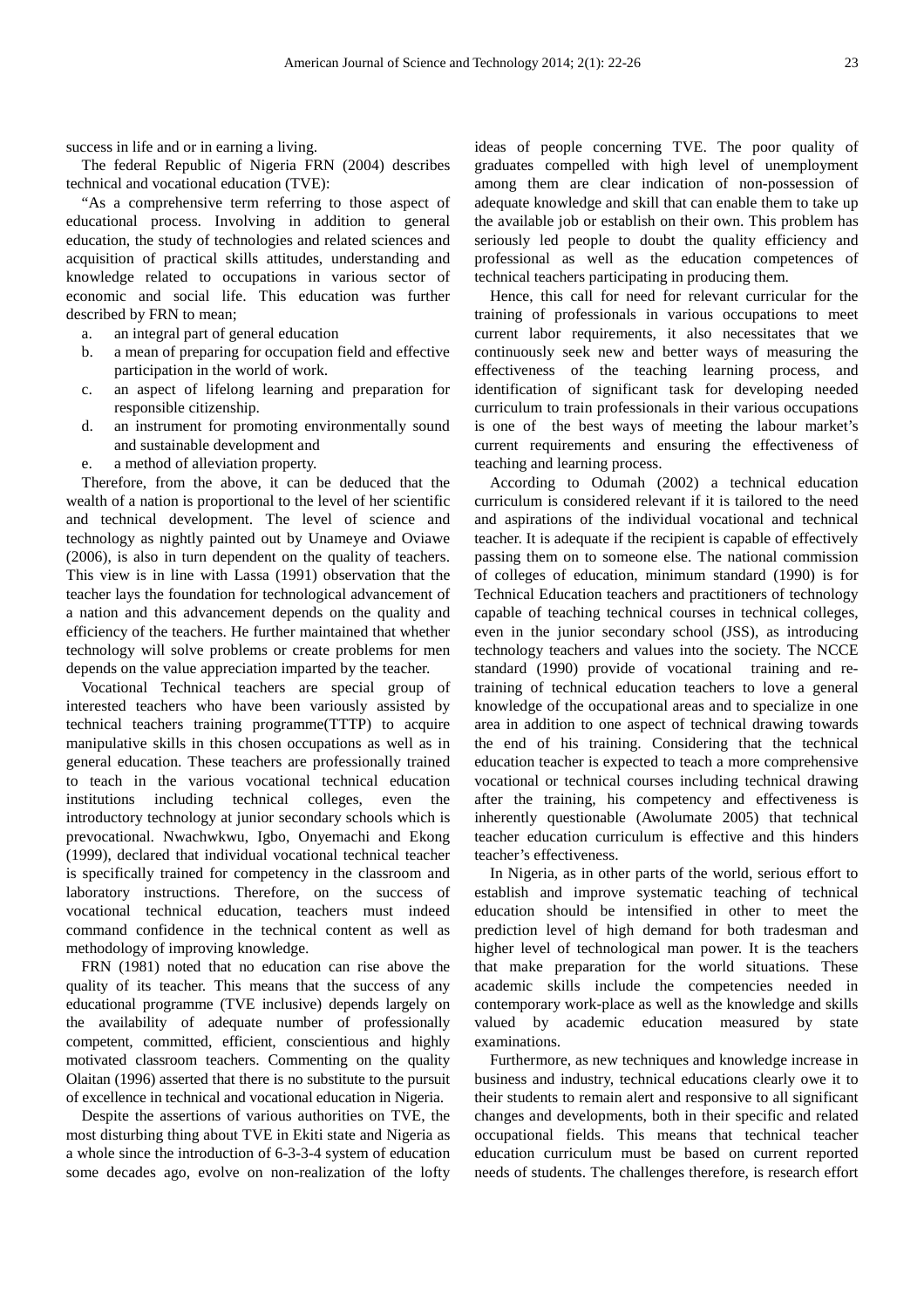which determine the extent to which curriculum currently exists that encourages and assists school personnel to actually cause meaningful learning to happen to students. It is on this background that this paper is poised to investigate the professional competencies of vocational technical teachers, a factor analysis of the training needs of technical college teachers.

# 2. Statement of the Problem

It is a common saying and believe all over the globes that technical vocational education and training (TVET) will equip its graduates with skills necessary to be self-relevant and to meet current labour requirements, so also Nigeria golden aims attached to vocational technical education at the inception of 6- 3-3-4 system of education some decades ago as contained in the national policy on education (1981) lured the entire people of this country to believe that the end to economic problem of hardship was at sight. Contrary to this expectation, very high level of unemployment and incompetency waxed stronger among graduates of various technical colleges in Ekiti State. Thus, the non-realization of the lofty objectives of technical/ vocational education has actually put the quality, efficient and generally the professional competencies of vocational technical teachers into a serious doubt. Hence, the paper indeed discussed the professional competencies of vocational technical teachers: a factor analysis of training needs of technical college instructors.

#### 2.1. Purpose of the Study

The paper investigated the professional competencies of vocational technical teachers: a factor analysis of training needs of technical college teachers in Ekiti State technical colleges. In specific term the study:

- 1. Find out the professional competencies training needs of technical teachers in Ekiti State technical colleges.
- 2. Find out the strategies and techniques that can be adopted to sustain the professional competencies training required by technical college teachers that will enhance or influence the performances of the students.

#### 2.2. Research Questions

The following research questions were raised for the study:

- 1. What are the skills and training programme or the professional competency needs of the technical college teachers in Ekiti State to enhance their educational competency?
- 2. What are the strategies and techniques to be adopted for the competency training needs of technical colleges teachers that will enhance or influence the performance of the students?

#### 2.3. Significance of the Study

The advantages that will be derived from the study are numerous. Primarily, the findings will be an urge to help the

teachers to improve on their occupational instructional areas, also, there will be quality in the product of graduates from technical colleges who will effectively fill the high level of tradesmen and higher level of technological man power thereby reducing drastically the present poverty and unemployment level of the nation.

#### 2.4. Delimitation of the Study

The study is delimited to technical college teachers in Ekiti State. Technical teachers in public secondary schools and those in the college of education in the state are not included in the study.

#### 2.5. Design

A survey research design was used for the study since it involves soliciting from sample of technical teachers, information on the professional competencies of technical teachers; a factor analysis of the training needs of technical college teachers in Ekiti State.

#### 2.6. Population

The population of the study consists of all technical teachers in the four state government technical colleges in Ekiti State.

#### 2.7. Sample and Sampling Techniques

There are only 60 qualified technical teachers in all the colleges of study. Due to the small size of the population the entire population was used for the study.

#### 2.8. Research Instrument

The instrument for the study was a structured questionnaire tittled, "professional competencies training needs of vocational technical teachers; a factor analysis of the training needs of technical college instructors questionnaire (PCTNVTTQ) made up of 15 items developed by the researcher that was derived from the literature review and information that sought to know the professional competency and training needs and strategies to sustain professional competency acquired and those that are still required by technical college teachers in Ekiti State.

#### 2.9. Validity of the Instrument

The validity of "PCTNVTTQ" was certified by two experts from the department of vocational and technical education, Ekiti State University Ado-Ekiti.

#### 2.10. Reliability of the Instrument

To determine the reliability of this instrument, a test-retest procedine was used, 20 vocational technical teachers drawn from outside the study area were used. A gap of two weeks was given between the first and the second test i.e. the test and re-test. Upon the computation of the result, a reliability co-efficient of 0.72 was obtained.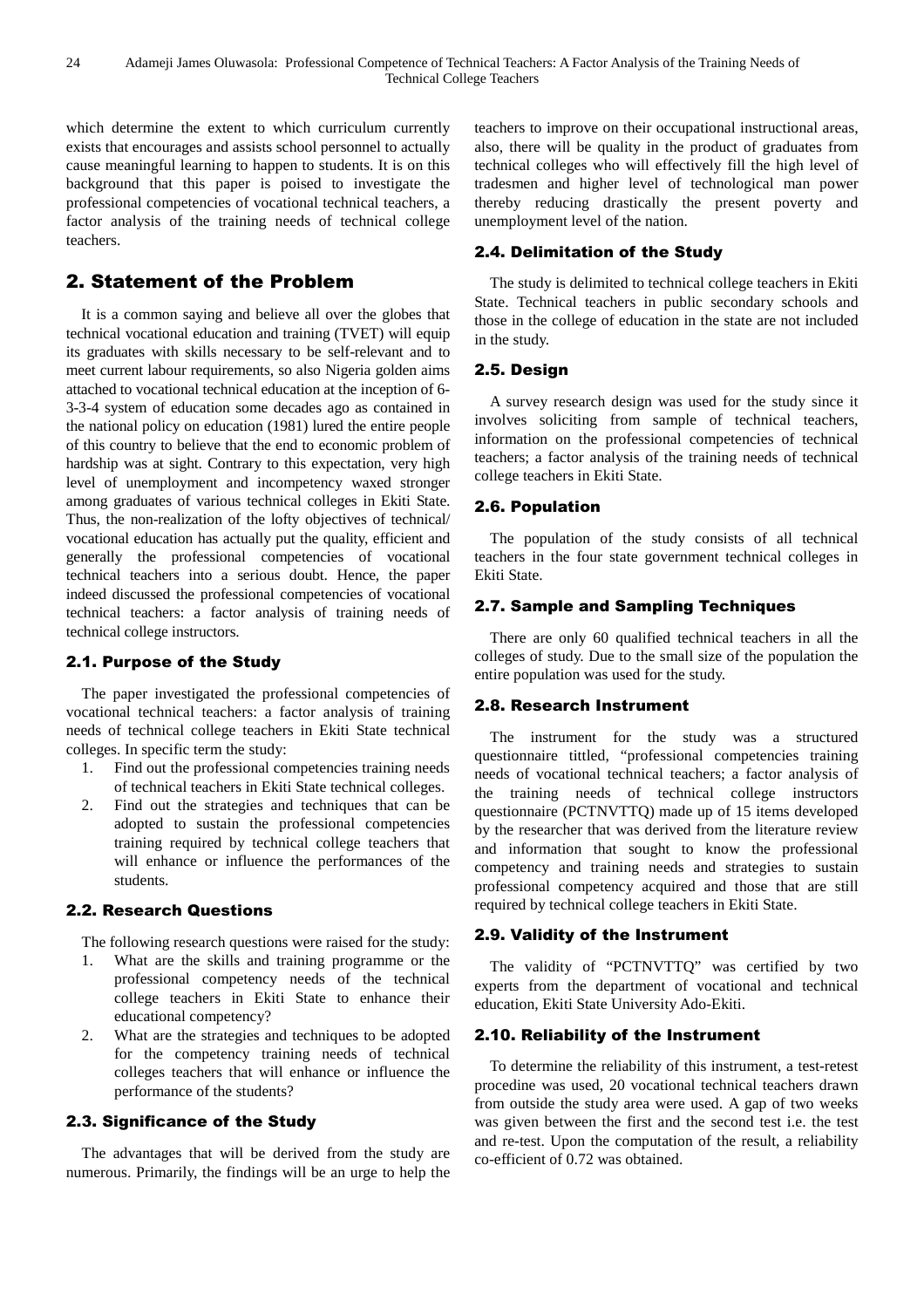#### 2.11. Administration of the Instrument

In administering the instrument, a research assistant was appointed and trained to help in the administration and collection of the questionnaires. A 100% return rate of the instrument was achieved.

#### 3. Data Analysis Techniques

The mean and standard deviation were the main statistical

tools used in the analysis of data for the study. Mean that fell below 2.50 were regarded as needed and mean of 2.50 and above were regarded as not needed. This resulted into two categories of decisions. "Need and not needed. On the strategies for sustaining professional competency among technical teachers, mean that fell 2.50 were regarded as important. Here two categories of decisions, "important" and "not important" were also resulted.

Analysis of Professional Competency Needs of Technical College Teachers in Ekiti State.

|  |  |  | Table 1. $N=60$ |
|--|--|--|-----------------|
|--|--|--|-----------------|

| N <sub>0</sub> | <b>Item</b>                                                                                                                                               | $\mathbf x$ | <b>SD</b>      | <b>Decision</b> |
|----------------|-----------------------------------------------------------------------------------------------------------------------------------------------------------|-------------|----------------|-----------------|
|                | To gather necessary learning material, practice and tested before the real instruction                                                                    | 2.27        | 0.73           | Needed          |
| 2              | To aid students to the basic process skill of observing, classifying, and recording critical point of<br>instruction especially the practical procedures  | 2.17        | 0.81           | Needed          |
| 3              | To breakdown an occupation or job into its component parts instruction for guidance purposes                                                              | 2.15        | 0.65           | Needed          |
| $\overline{4}$ | To draw from personal vocational interest to enrich instruction                                                                                           | 2.35        | $0.6^{\circ}1$ | Needed          |
| .5             | To develop and use instructional material and teaching apparatus which will facilitate learning                                                           | 2.33        | 0.60           | Needed          |
| 6              | To establish relationship among facts, concepts, principle and skill in your area of specialization                                                       | 2.25        | 0.62           | Needed          |
|                | To keep all poisonous and inflammable workshop material out of reach of student and boldly labeled<br>"danger or poison".                                 | 2.18        | 0.72           | Needed          |
| 8              | To sequence and structure learning experience to provide learning in the most shortest time and tasks<br>in most appropriate order for effective learning | 2.13        | 0.82           | Needed          |
| $\mathbf Q$    | To determine the source of practical work or simulation material that will be the basis for instruction<br>and practice                                   | 1.97        | 0.73           | Needed          |

Analysis of Improving Strategies and Techniques for Sustaining Professional Competency among Technical College Teachers in Ekiti State.

*Table 2. N=60* 

| 10  | Attends workshop/seminar with science base teachers where guided discovery as a method<br>of instruction is mostly used which equally can be applied in TVE | 3.77 | 0.52 | Important |
|-----|-------------------------------------------------------------------------------------------------------------------------------------------------------------|------|------|-----------|
| -11 | Acquires full knowledge of technology as a high academic standard that leads to high<br>achievement and advancement of its graduate into higher education   | 3.77 | 0.52 | Important |
| 12  | School to work as the basic intention of technical and vocational education and given it<br>more support than work force training                           | 3.62 | 0.68 | Important |
| 13  | Exchanges observations visit on innovation ideas and view point of fellow technical<br>teachers and others in science and related teaching profession       | 3.53 | 0.75 | Important |
| 14  | Continuous acquisition of new skill/information needed to keep pace with both technology<br>and teaching profession advancement                             | 3.68 | 0.53 | Important |
| 15  | Schools to co-opt with outside experts in various areas of specializations for continuous<br>assistance in practical work.                                  | 3.38 | 0.68 | Important |

## 4. Results

Table 1 reveals that items 1-9 have strong agreement with means ranging from 2.15 to 2.35 and standard deviation (S.D) less than 1.Table 2 again shows that item 10-15 have a strong agreement with means ranging from 3.38 to 3.77 with standard deviation (SD) less than 1.

## 5. Discussion

Table 1 shows that many technical college teachers are not competent. From the table, it can be deduced that this incompetence can be attributed to neglect and inadequate caring for the technical college curricula implementers. Closely related to this, is their over dependent on improvised teaching materials at the expenses of the real equipment and materials needed for instruction as practiced in advanced countries. To start with, technical college teachers most especially those that are yet to reach administrative cadre are neglected in the scheme of things needed for competency improvement.

Lacking among competency needed for effective instruction as revealed by items 1-9 are professional competence to gather necessary learning material, practice and tested before the real instruction, aid students to the basic process skills of observing, classifying, and recording critical points of instruction especially the practical procedures, break down job into its component parts, instruction guidance purposes, drawn from personal vocational interest to enrich instruction, develop and use instructional material and teaching apparatus that facilitates learning, keeping poisonous and inflammable workshop materials out of the reach of students, establish relationship among facts, concepts principles and skills in specialized area; sequencing